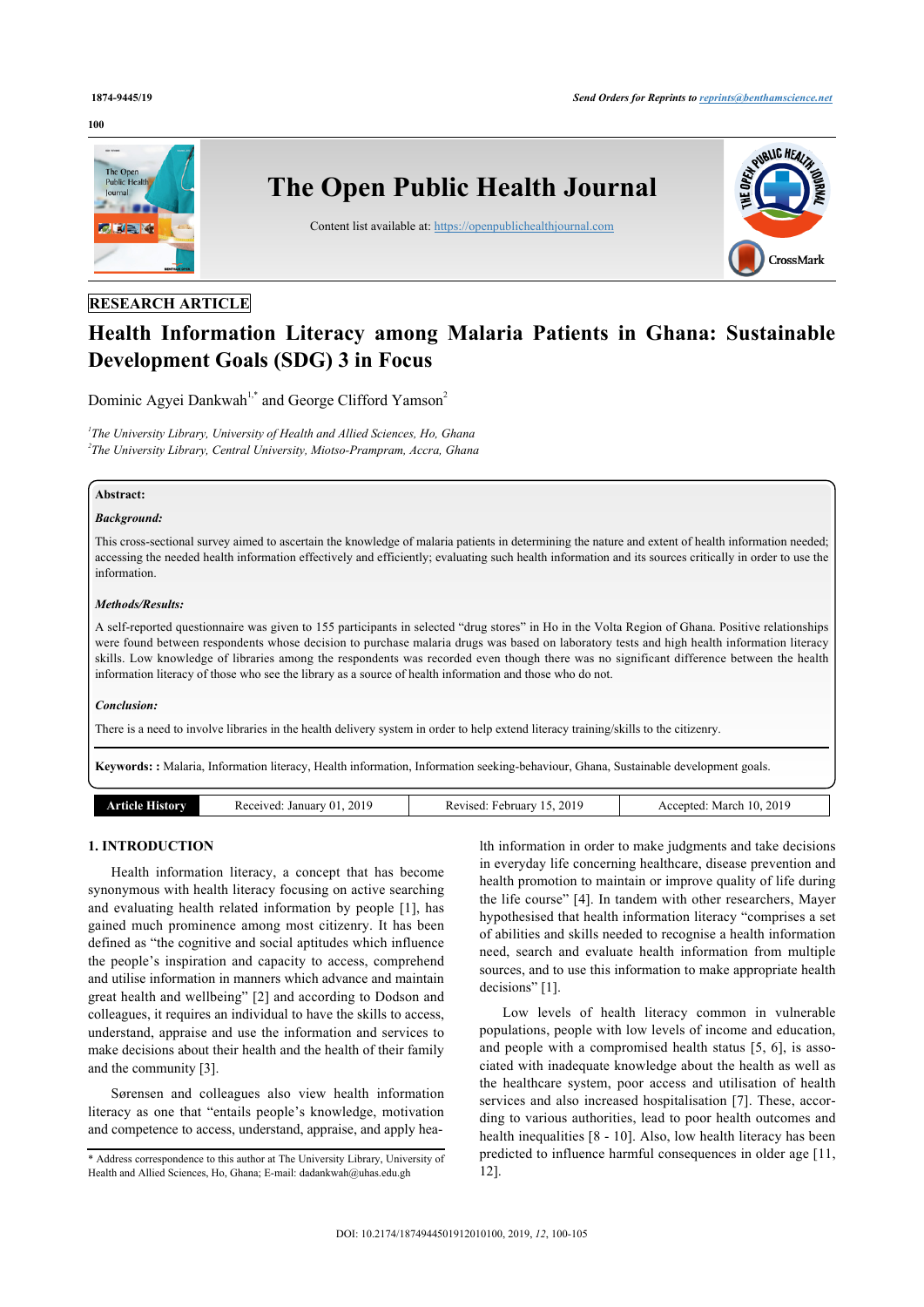Even though, number three (3) of the Sustainable Development Goals (SDG) specifically targets health (to ensure healthy lives and to promote wellbeing at all ages), it can be seen that most of the other goals: SDG1 (No poverty), SDG2 (Zero hunger), SDG4 (Quality education), SDG8 (Decent work and economic growth), and SDG10 (Reduced inequalities) are all indirectly linked to health. SDG3 addresses maternal health, neonatal and child health, AIDS, tuberculosis, malaria and includes universal access to sexual and reproductive health services including family planning [[7](#page-4-6)].

Malaria, which is sometimes called the "King of Diseases", is caused by protozoan parasites of the genus Plasmodium [[13](#page-4-11)], remains a major public health challenge in Sub Saharan Africa with about 88% of the total world cases and 90% of deaths in 2015 [[14\]](#page-4-12). Regarding this disease, Ghana recorded about 38% of outpatient visits and 27.3% of admissions in health facilities and 48.5% of under-five deaths in 2015, which make it one of the leading causes of morbidity and mortality [[15](#page-4-13)]. In a study on the "economic burden of malaria on businesses in Ghana", Nonvignon stated that "businesses in Ghana lost about US\$6.58 million to malaria in 2014, 90% of which were direct costs; and a total of 3913 workdays were lost due to malaria during the period of the study"[[16\]](#page-4-14). These concerns and statistics justify any study that aims at reducing/eradicating this prevalence of this endemic in the country. Understanding the level of health information literacy among people who are likely to suffer from malaria is a key step in meeting SDG3.

Libraries are recognised for their firm belief in the right to access to information, and this naturally extends to the right to accessing and understanding health related information [[17\]](#page-4-15), with public libraries playing important roles in basic literacy training [[18\]](#page-4-16). This role of libraries in literacy training needs to be enhanced and extended to include health information literacy training. Extending library services to vulnerable people, would not only make them information conscious but it will also go a long way to "ensuring healthy lives and promoting well-being for all" – SDG3[[19\]](#page-4-17). This cross-sectional survey was, thus, aimed at ascertaining the knowledge of malaria patients in determining the nature and extent of health information needed; accessing the needed health information effectively and efficiently; evaluating such health information and its sources critically in order use the information effectively.

### **2. METHODS**

#### **2.1. Subjects**

This cross-sectional survey conveniently selected four "drug stores" in Ho, Volta Region of Ghana, where customers who came to buy malaria drugs for themselves were purposively selected. One hundred and fifty-five (155) customers participated in this study. Permission was sought from the managers of the four "drug-stores" in order to use their facility and customers for the study. These drug-stores were conveniently selected based on the willingness of the managers to allow their facilities to be used and also the willingness of the buyers to respond to the survey. In all, the researchers received permissions from six (6) drug-stores scattered across the Ho township. However, only four (4) had respondents agreeing to answer the questionnaires. The objectives of the study were explained to participants, and those who were interested and willing gave their consents to participate in the study.

#### **2.2. Data Collection Tool**

This study used both primary and secondary data. Primary data was used to collect data regarding respondents' ability to recognise the need for health information, access the needed information, evaluate and use the said health information through the use of a self-reported structured questionnaire. Also, information about age, gender, and educational background was collected to appreciate the socio-demographic characteristics of the respondents. Secondary data was collected through a review of related literature to understand current and previous studies on the topic and also appreciate the gap in the literature that needs to be bridged.

#### **2.3. Statistical Analysis**

The self-reported questionnaire consisted of two parts. Part one assessed respondents' basic knowledge of malaria. The cumulative percentage of the various scores was calculated. Items or groups that scored 80% or more were ranked as "Excellent," those within 60≥x<80 were ranked as "Average" and scores that were less than 60% were ranked as "Poor" [\[20](#page-4-18)]. Continuous variables were expressed as their mean  $\pm$  standard deviation, whereas categorical variables were expressed as figure and proportion. Comparisons of the general characteristics of groups of interest were performed using chi-square tests, or Fisher exact tests where appropriate. A level of P<0.05 was considered statistically significant for all analyses. Microsoft Excel and GraphPad Prism version 6.00 were used for statistical analysis where appropriate.

#### **3. RESULTS**

Among the 155 respondents of this study, it was found out that the majority were males 88 (56.77%). These respondents had an average age of  $31.87 \pm 8.22$  years, with the majority of them enrolled in secondary school at the time of this survey. It was also found that majority of the respondents were working in the informal sector 90 (58.06%). Refer to Table **[1](#page-2-0)** for details on the demographic characteristics of the respondents.

Regarding how health information literates the respondents were the study established that respondents who went to buy malaria drugs based on a laboratory test exhibited a higher level of knowledge. Significantly, the study revealed that respondents whose decisions to purchase malaria drugs were based on laboratory tests demonstrated high skills in determining the nature and extent of health information they needed (*P-value: <0.0001*); evaluating such health information and its sources critically (*P-value: <0.0001*); and using the health information effectively (*P-value: <0.0075*). However, the study could not establish any significant difference among the respondents regarding their ability to access the needed health information (*P-value: <1.0000*). Refer to Table **[2](#page-2-1)** for respondents' health information literacy skills stratified into those who presented laboratory results at the time of buying drugs and those whose decision to purchase such drugs was based on past experience, experience of weakness and headache, and recommendations from family and friends.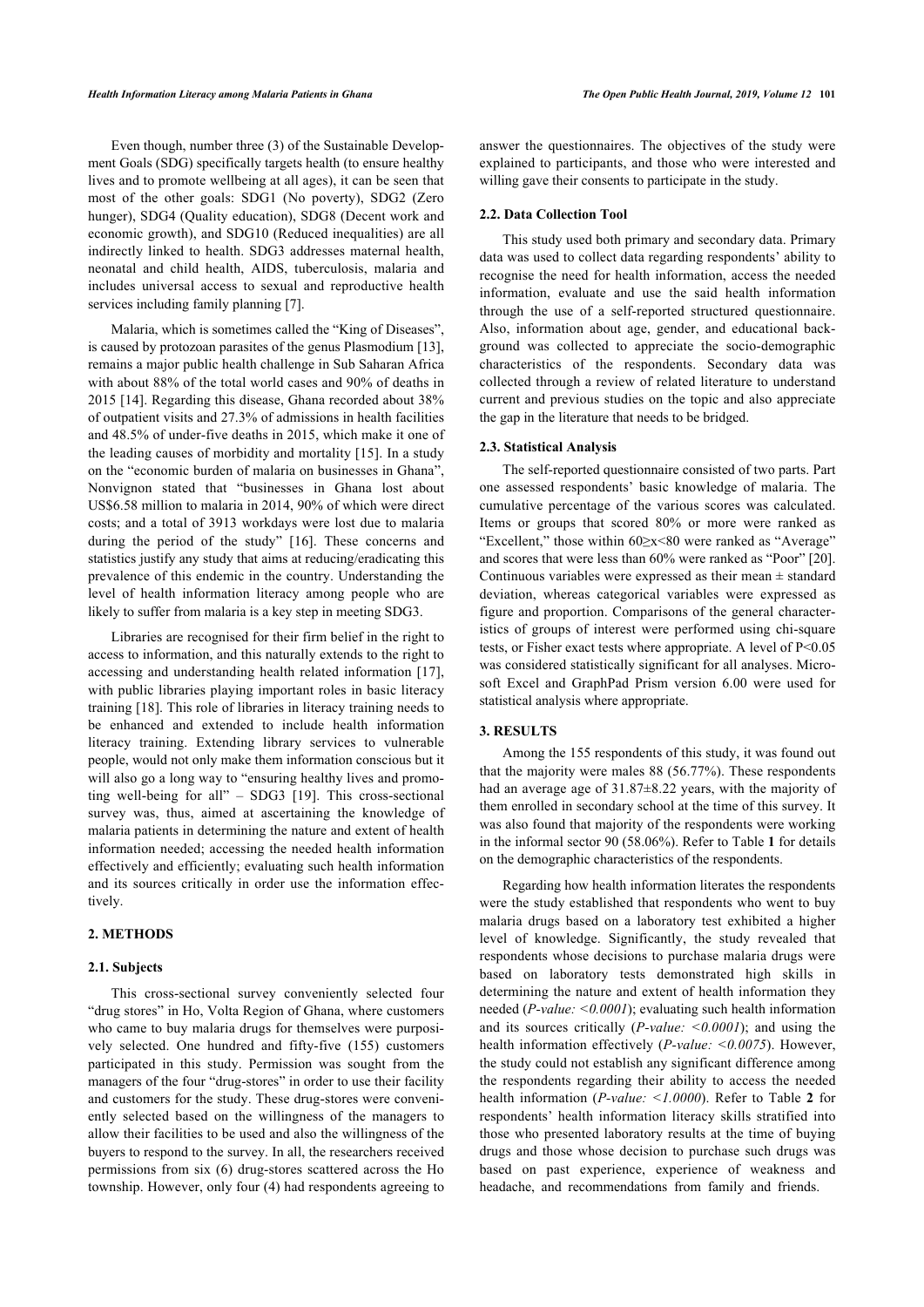<span id="page-2-0"></span>

| Table 1. Demographic characteristics of respondents. |  |  |  |  |  |  |  |  |  |  |  |  |
|------------------------------------------------------|--|--|--|--|--|--|--|--|--|--|--|--|
|------------------------------------------------------|--|--|--|--|--|--|--|--|--|--|--|--|

| <b>Parameters</b>        | Frequency<br>$N = 155$    | Percentage<br>100 |  |  |  |  |  |
|--------------------------|---------------------------|-------------------|--|--|--|--|--|
|                          | Gender                    |                   |  |  |  |  |  |
| Males                    | 88                        | 56.77             |  |  |  |  |  |
| Females                  | 67                        | 43.23             |  |  |  |  |  |
| Age                      | 31.87*                    | $8.22**$          |  |  |  |  |  |
|                          | <b>Educational status</b> |                   |  |  |  |  |  |
| No education             | 17                        | 10.97             |  |  |  |  |  |
| Basic                    | 13                        | 8.39              |  |  |  |  |  |
| Secondary                | 89                        | 57.42             |  |  |  |  |  |
| Tertiary                 | 36                        | 23.22             |  |  |  |  |  |
| Religion                 |                           |                   |  |  |  |  |  |
| Christianity             | 81                        | 52.26             |  |  |  |  |  |
| Islamic                  | 74                        | 47.74             |  |  |  |  |  |
| <b>Employment status</b> |                           |                   |  |  |  |  |  |
| No employment            | 38                        | 24.52             |  |  |  |  |  |
| Formal                   | 27                        | 17.42             |  |  |  |  |  |
| Informal                 | 90                        | 58.06             |  |  |  |  |  |
| <b>Marital status</b>    |                           |                   |  |  |  |  |  |
| Married                  | 79                        | 50.97             |  |  |  |  |  |
| Single                   | 76                        | 49.03             |  |  |  |  |  |

Apart from Age, all data are frequency and their corresponding percentages. Age is presented as mean\* and standard deviation\*\*

#### <span id="page-2-1"></span>**Table 2. Health information literacy skills of respondents.**

| <b>Parameters</b>                                         | <b>Respondents with lab test</b><br>$N = 64$   | Respondents without lab test $N = 91$ | P-value       |  |  |  |
|-----------------------------------------------------------|------------------------------------------------|---------------------------------------|---------------|--|--|--|
|                                                           | Skills to know the need for health information |                                       |               |  |  |  |
| Excellent                                                 | 61(95.31)                                      | 26(28.57)                             |               |  |  |  |
| Average                                                   | 2(3.13)                                        | 31(34.07)                             | ${}_{0.0001}$ |  |  |  |
| Poor                                                      | 1(1.56)                                        | 34(37.36)                             |               |  |  |  |
| Skills to access the needed health information            |                                                |                                       |               |  |  |  |
| <b>Excellent</b> access                                   | 47(73.44)                                      | 66(72.53)                             | 1.0000        |  |  |  |
| Poor                                                      | 17(26.56)                                      | 25(27.47)                             |               |  |  |  |
| Skills to evaluate the accessed health information        |                                                |                                       |               |  |  |  |
| Excellent                                                 | 28(43.75)                                      | 5(5.49)                               |               |  |  |  |
| 5(7.81)<br>Average                                        |                                                | 9(9.89)                               | ${}_{0.0001}$ |  |  |  |
| Poor                                                      | 31(48.44)                                      | 77(84.62)                             |               |  |  |  |
| Skills to effectively use the accessed health information |                                                |                                       |               |  |  |  |
| Excellent                                                 | 32(50.00)                                      | 26(28.57)                             |               |  |  |  |
| Poor                                                      | 32(50.00)                                      | 65(71.43)                             | 0.0075        |  |  |  |

Data are presented as figure with percentage in parenthesis. *P* is significant at <0.05. HI means Health Information

This survey also sought to find out from the respondents the various sources of their health information. Particularly, the study focused on the source of information behind the respondents decisions to purchase any drug. Regarding this, it was established that there was no significant difference between the male and female respondents' sources of information on drug purchase (*P-value: <0.7171*). However, it was ascertained that the majority of both males 27(30.68%) and females 24(35.82%) based their decisions on doctors or health workers' advice. Also, with regard to the sources of respondents' information on the treatment/prevention of malaria, it was found that majority of both males 31(35.23%) and females

27(40.30%) depended on information from friends and relatives. Refer to Table **[3](#page-3-0)** for details on respondents' sources of health information.

Another important finding of this study was how respondents view libraries as sources of information and how these views reflected in their health information literacy. The study found out that only 34(21.94%) respondents believed that libraries could be rich sources of health information. Predominantly, apart from users' ability to use health information effectively and efficiently (*P-value: 0.0086),* it was found that there was no significant difference between those who view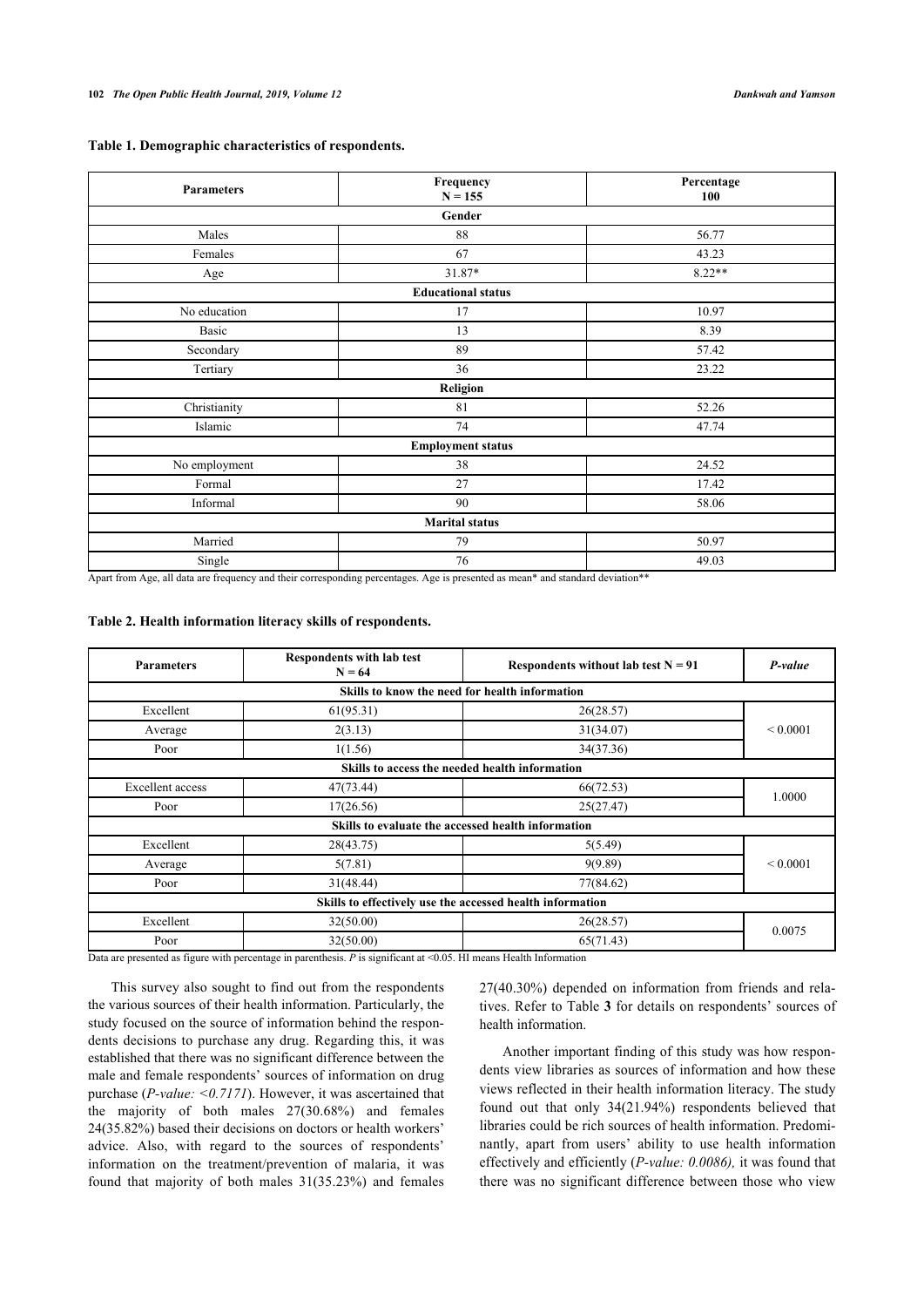libraries as sources of health information and those who do not in all categories. Thus, knowledge of libraries as sources of information does not have much influence on patients' knowledge health information literacy (Table**4**).

# **4. DISCUSSION**

This paper presents results on the knowledge of malaria patients in identifying the needs for health-related information, and how confident they are regarding their abilities to obtain and use needed information for the benefit of their own health. The findings of this study revealed that patients who are health information literate presented at the pharmacies or "drug stores" with laboratory reports before purchasing their drugs. Rapid and effective malaria diagnosis does not only alleviates suffering, but also decreases community transmission [[13\]](#page-4-11). The nonspecific nature of the clinical signs and symptoms of malaria may result in over-treatment of malaria or nontreatment of other diseases in malaria-endemic areas, and misdiagnosis in non-endemic areas [[21](#page-4-19)]. Thus, medically, the laboratory-based test is recommended for malaria diagnosis. This, therefore, confirms that those who are health literate are more likely to undergo a laboratory test before taking any drug. This assertion and facts supporting it are in tandem with the findings of this study which confirms a positive relationship between health information literacy and adherence to right health procedures.

In tandem with previous studies, this study reported that there is no significant difference between males and females regarding their sources of health information [\[23](#page-5-0), [24\]](#page-5-1). The report of high dependence on friends/relatives and other informal sources of information has been presented in other studies[[19,](#page-4-17) [24](#page-5-1) - [26](#page-5-0)]. This finding may be due to the poor health information literacy among those who purchased drugs without laboratory reports as recorded in Table **[2](#page-2-1)**. Thus, most of such respondents depend on such informal sources that are close to them, easy to comprehend and less expensive to obtain, in order to meet their health information needs.

Libraries, for a long period, have engaged the public in many areas including health [\[27](#page-5-2)]. However, this study does not support the assertion that libraries engage the public in health issues. This may be as a result of the view of Uzuegbu (2016)

#### <span id="page-3-0"></span>**Table 3. Respondents' sources of health information.**

| <b>Parameters</b>                                             | Male<br>$N = 88$                         | Female<br>$N = 67$ | P-value |  |  |  |  |
|---------------------------------------------------------------|------------------------------------------|--------------------|---------|--|--|--|--|
|                                                               | Sources of information on drug decisions |                    |         |  |  |  |  |
| Media adverts                                                 | 17(19.32)                                | 9(13.43)           |         |  |  |  |  |
| Friends/relatives                                             | 26(29.55)                                | 22(32.84)          | 0.7171  |  |  |  |  |
| Doctors/health workers                                        | 27(30.68)                                | 24(35.82)          |         |  |  |  |  |
| Past experience/exposure                                      | 18(20.45)                                | 12(17.91)          |         |  |  |  |  |
| Sources of information on the treatment/prevention of malaria |                                          |                    |         |  |  |  |  |
| Media programmes                                              | 27(30.68)                                | 15(22.39)          |         |  |  |  |  |
| Health workers                                                | 30(34.09)                                | 25(37.31)          | 0.5121  |  |  |  |  |
| Friends/relatives                                             | 31(35.23)                                | 27(40.30)          |         |  |  |  |  |

Data are presented as figure with percentage in parenthesis.  $P$  is significant at  $\leq 0.05$ 

#### <span id="page-3-1"></span>**Table 4. Knowledge of health information based on respondents' view of libraries as sources of health information.**

| <b>Parameters</b>       | Libraries as sources of HI<br>$N = 34$ | Libraries not as sources of HI<br>$N = 121$ | P-value |  |  |  |  |
|-------------------------|----------------------------------------|---------------------------------------------|---------|--|--|--|--|
|                         | <b>Ability to know</b>                 |                                             |         |  |  |  |  |
| Excellent knowledge     | 23(67.65)                              | 64(52.89)                                   |         |  |  |  |  |
| Average                 | 8(23.53)                               | 25(20.66)                                   | 0.0915  |  |  |  |  |
| Poor                    | 3(8.82)                                | 32(26.45)                                   |         |  |  |  |  |
|                         | <b>Ability to access</b>               |                                             |         |  |  |  |  |
| <b>Excellent</b> access | 25(73.53)                              | 88(72.73)                                   |         |  |  |  |  |
| Poor                    | 9(26.47)                               | 33(27.27)                                   | 1.0000  |  |  |  |  |
| Ability to evaluate     |                                        |                                             |         |  |  |  |  |
| Excellent knowledge     | 3(8.82)                                | 30(24.79)                                   |         |  |  |  |  |
| Average                 | 2(5.88)                                | 12(9.92)                                    | 0.0749  |  |  |  |  |
| Poor                    | 29(85.29)                              | 79(65.29)                                   |         |  |  |  |  |
|                         | Ability to use                         |                                             |         |  |  |  |  |
| <b>Excellent</b> access | 6(17.65)                               | 52(42.98)                                   |         |  |  |  |  |
| Poor                    | 28(82.35)                              | 69(57.02)                                   | 0.0086  |  |  |  |  |

Data are presented as figure with percentage in parenthesis. *P* is significant at <0.05. HI means Health Information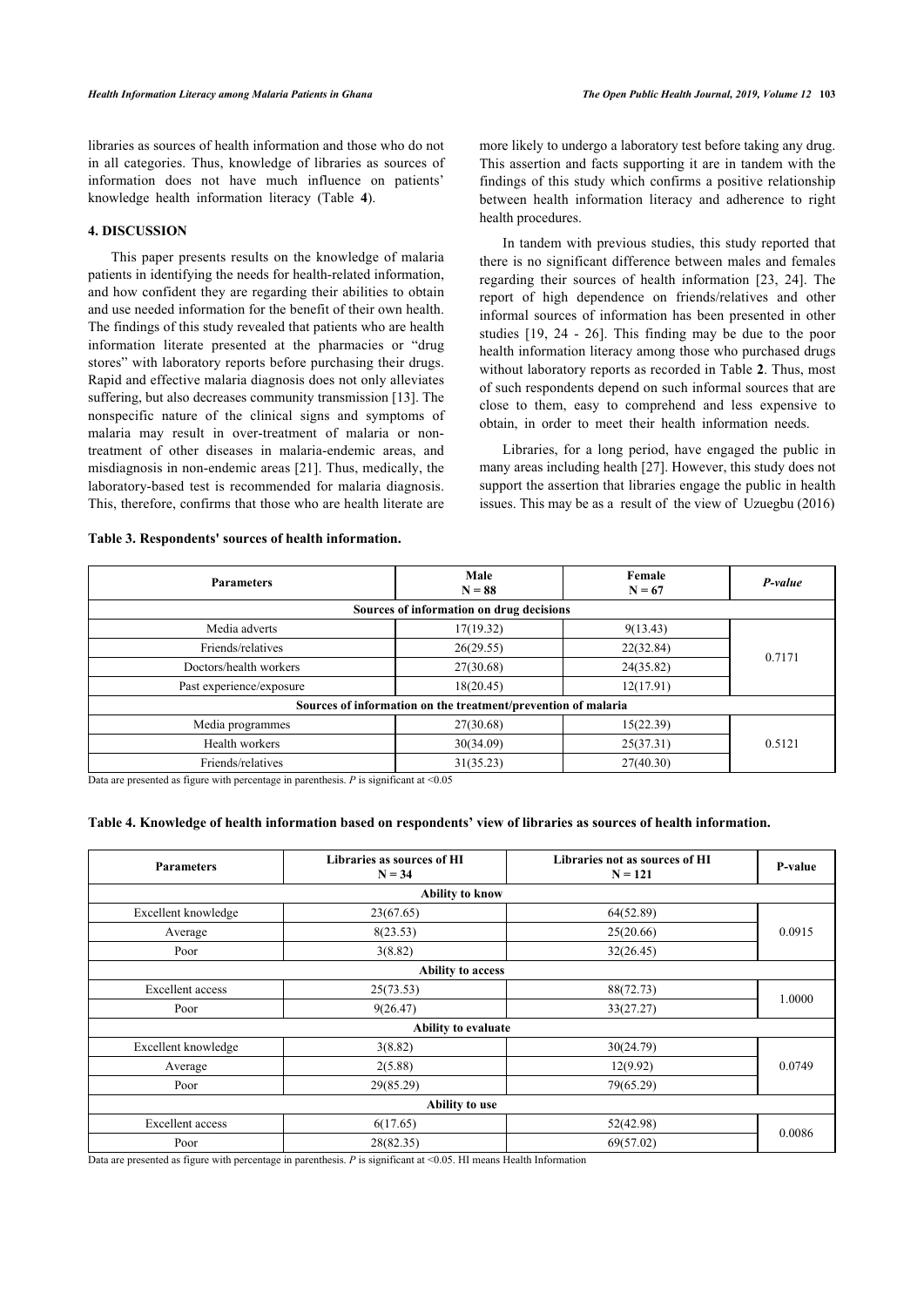<span id="page-4-0"></span>that "the outreach programmes of the present day public libraries in Sub-Saharan Africa do not offer the effective information service delivery required because they lack the ethos to successfully execute such tasks" [[27\]](#page-5-2).

# <span id="page-4-2"></span><span id="page-4-1"></span>**CONCLUSION**

<span id="page-4-5"></span><span id="page-4-4"></span><span id="page-4-3"></span>This study has established a positive relationship between health information literacy and patients' adherence to basic clinical procedures. It has been found that those who presented laboratory reports prior to purchasing malaria drugs exhibited high information literacy skills. This may be true with adherence to other medical requirements like drug adherence among others. Such positive attitudes do not only affect the patient's health positively, but will also go a long way in achieving SDG3 in the long run. Although the study did not report any direct relationship between knowledge of libraries and excellent health information literacy, it is still recommended that public libraries should take interest in the health care delivery system of the country as libraries have been recognised for their firm belief in the right to access to information and their literacy training skills. Libraries can create educational programmes and nurtured relationships with health and community agencies and use innovative outreach methods to reach their user populations[[26](#page-5-0)]. Getting the citizenry aware and interested in their health information literacy will sustain a healthy society.

#### <span id="page-4-7"></span><span id="page-4-6"></span>**AUTHORS' CONTRIBUTIONS**

<span id="page-4-8"></span>This work was carried out with collaboration between all authors. Authors DDA and GCY conceptualised and designed the study. Both authors recruited participants and generated the data. Author DDA analysed the data and drafted the manuscript. All Authors reviewed the manuscript for intellectual content and each author approved the final manuscript.

# <span id="page-4-10"></span><span id="page-4-9"></span>**ETHICS APPROVAL AND CONSENT TO PARTICI-PATE**

<span id="page-4-11"></span>Ethical approval was obtained from ethical committe of University of Health and Allied Science, Ho, Ghana.

### **HUMAN AND ANIMAL RIGHTS**

<span id="page-4-14"></span><span id="page-4-13"></span><span id="page-4-12"></span>No animals/ humans were used for studies that are the basis of this research.

#### **CONSENT FOR PUBLICATION**

<span id="page-4-15"></span>This study was anonymous and non-linked. Confidentiality of respondents was assured. All participants read and understood the objectives of the study and consented to participate in the study. For those who could not read, research assistants helped to read and explain the objectives to them.

## <span id="page-4-17"></span><span id="page-4-16"></span>**CONFLICT OF INTEREST**

<span id="page-4-18"></span>The authors declare no conflicts of interest, financial or otherwise.

#### <span id="page-4-19"></span>**ACKNOWLEDGEMENTS**

Declared none.

### **REFERENCES**

- [1] Mayer AK. Assessing health information literacy by a knowledge test. Eur J Public Health 2017; 27(Suppl. 3): 26.
- [\[http://dx.doi.org/10.1093/eurpub/ckx187.066\]](http://dx.doi.org/10.1093/eurpub/ckx187.066) [PMID: [29028241](http://www.ncbi.nlm.nih.gov/pubmed/29028241)] [2] Health promotion glossary. Health Promot Int 1998; 13(4): 349-64.
- [\[http://dx.doi.org/10.1093/heapro/13.4.349\]](http://dx.doi.org/10.1093/heapro/13.4.349)
- [3] Dodson S, Good S, Osborne RH. Health literacy toolkit for low and middle income countries: A series of information sheets to empower communities and strengthen health systems. New Delhi: World Health Organisation, Regional Office for South East Asia 2015.
- [4] Sørensen K, Van den Broucke S, Fullam J, *et al.* Health literacy and public health: a systematic review and integration of definitions and models. BMC Public Health 2012; 12(1): 80. [\[http://dx.doi.org/10.1186/1471-2458-12-80](http://dx.doi.org/10.1186/1471-2458-12-80)] [PMID: [22276600](http://www.ncbi.nlm.nih.gov/pubmed/22276600)]
- [5] Wolf MS, Gazmararian JA, Baker DW. Health literacy and functional health status among older adults. Arch Intern Med 2005; 165(17): 1946-52.

[\[http://dx.doi.org/10.1001/archinte.165.17.1946\]](http://dx.doi.org/10.1001/archinte.165.17.1946) [PMID: [16186463](http://www.ncbi.nlm.nih.gov/pubmed/16186463)]

- [6] Berkman ND, Sheridan SL, Donahue KE, Halpern DJ, Crotty K. Low health literacy and health outcomes: an updated systematic review. Ann Intern Med 2011; 155(2): 97-107. [\[http://dx.doi.org/10.7326/0003-4819-155-2-201107190-00005\]](http://dx.doi.org/10.7326/0003-4819-155-2-201107190-00005) [PMID: [21768583\]](http://www.ncbi.nlm.nih.gov/pubmed/21768583)
- [7] Budhathoki SS, Pokharel PK, Good S, Limbu S, Bhattachan M, Osborne RH. The potential of health literacy to address the health related UN sustainable development goal 3 (SDG3) in Nepal: a rapid review. BMC Health Serv Res 2017; 17(1): 237. [\[http://dx.doi.org/10.1186/s12913-017-2183-6\]](http://dx.doi.org/10.1186/s12913-017-2183-6) [PMID: [28347355](http://www.ncbi.nlm.nih.gov/pubmed/28347355)]
- [8] Aboumatar HJ, Carson KA, Beach MC, Roter DL, Cooper LA. The impact of health literacy on desire for participation in healthcare, medical visit communication, and patient reported outcomes among patients with hypertension. J Gen Intern Med 2013; 28(11): 1469-76. [\[http://dx.doi.org/10.1007/s11606-013-2466-5\]](http://dx.doi.org/10.1007/s11606-013-2466-5) [PMID: [23690237](http://www.ncbi.nlm.nih.gov/pubmed/23690237)]
- [9] Al Sayah F, Majumdar SR, Williams B, Robertson S, Johnson JA. Health literacy and health outcomes in diabetes: a systematic review. J Gen Intern Med 2013; 28(3): 444-52. [\[http://dx.doi.org/10.1007/s11606-012-2241-z](http://dx.doi.org/10.1007/s11606-012-2241-z)] [PMID: [23065575\]](http://www.ncbi.nlm.nih.gov/pubmed/23065575)
- [10] Bostock S, Steptoe A. Association between low functional health literacy and mortality in older adults: longitudinal cohort study. BMJ 2012 Mar 7; [344: e1602. Retrieved 2018 Oct 15]. Available from: <http://www.bmj.com/cgi/doi/10.1136/bmj.e1602>
- [11] Baker DW, Wolf MS, Feinglass J, Thompson JA, Gazmararian JA, Huang J. Health literacy and mortality among elderly persons. Arch Intern Med 2007; 167(14): 1503-9. [\[http://dx.doi.org/10.1001/archinte.167.14.1503\]](http://dx.doi.org/10.1001/archinte.167.14.1503) [PMID: [17646604](http://www.ncbi.nlm.nih.gov/pubmed/17646604)]
- [12] Sudore RL, Yaffe K, Satterfield S, *et al.* Limited literacy and mortality in the elderly: the health, aging, and body composition study. J Gen Intern Med 2006; 21(8): 806-12. [\[http://dx.doi.org/10.1111/j.1525-1497.2006.00539.x\]](http://dx.doi.org/10.1111/j.1525-1497.2006.00539.x) [PMID: [16881](http://www.ncbi.nlm.nih.gov/pubmed/16881%20938) [938](http://www.ncbi.nlm.nih.gov/pubmed/16881%20938)]
- [13] Tangpukdee N, Duangdee C, Wilairatana P, Krudsood S. Malaria diagnosis: a brief review. Korean J Parasitol 2009; 47(2): 93-102. [\[http://dx.doi.org/10.3347/kjp.2009.47.2.93\]](http://dx.doi.org/10.3347/kjp.2009.47.2.93) [PMID: [19488414\]](http://www.ncbi.nlm.nih.gov/pubmed/19488414)
- [14] World malaria report. Geneva: World Health Organization 2015.
- [15] Ghana Health Service National malaria control programme annual report 2014. Accra: Ghana Health Service 2014.
- [16] Nonvignon J, Aryeetey GC, Malm KL, *et al.* Economic burden of malaria on businesses in Ghana: a case for private sector investment in malaria control. Malar J 2016; 15(1): 454. [\[http://dx.doi.org/10.1186/s12936-016-1506-0\]](http://dx.doi.org/10.1186/s12936-016-1506-0) [PMID: [27599835](http://www.ncbi.nlm.nih.gov/pubmed/27599835)]
- [17] Ogunsola LA. Health information literacy: A road map for poverty alleviation in the developing countries. J Hosp Librariansh 2009; 9(1): 59-72. [\[http://dx.doi.org/10.1080/15323260802616977\]](http://dx.doi.org/10.1080/15323260802616977)
- [18] Global monitoring report 2004. Washington, DC: World Bank 2004.
- [19] Agyei D, Adu S, Yeboah E, Tachie-Donkor G. Establishing the knowledge of health information among adolescent postpartum mothers in rural communities in the Denkyembour District, Ghana. Adv Res 2018; 14(1): 1-8. [\[http://dx.doi.org/10.9734/AIR/2018/39939\]](http://dx.doi.org/10.9734/AIR/2018/39939)
- [20] Al Abdullah R. On the contribution of student experience survey regarding quality management in higher education : An institutional study in Saudi Arabia. J Serv Sci Manag 2010; 3: 464-9. [\[http://dx.doi.org/10.4236/jssm.2010.34052](http://dx.doi.org/10.4236/jssm.2010.34052)]
- [21] Bhandari PL, Raghuveer CV, Rajeev A, Bhandari PD. Comparative study of peripheral blood smear, quantitative buffy coat and modified